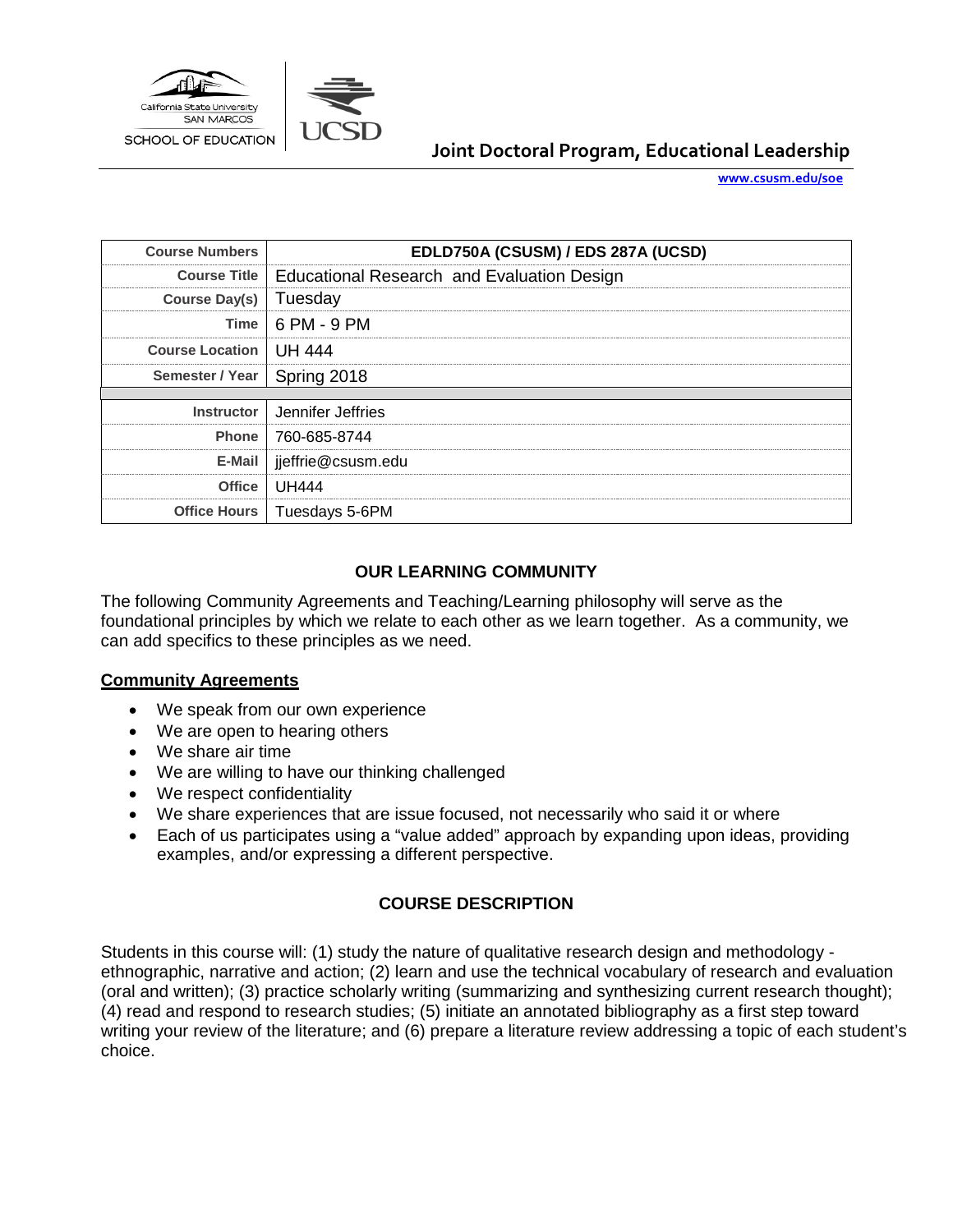## **Student Learning Outcomes**

## **Program Student Learning Outcomes (PSLO)**

By the end of the JDP program, students will be able to:

PSLO 1: Demonstrate and engage in critical analysis around creating and sustaining organizational conditions that promote socially just and equitable learning environments.

PSLO 2: Use evidence-based decision-making.

PSLO 3: Generate and use applied research.

PSLO 4: Demonstrate and apply leadership skills and dispositions that are applicable to positively impact organizational culture and practice.

## **Course Student Learning Outcomes (CSLO)**

The information in parentheses after each CSLO indicates the PSLO that the CSLO supports.

Students will be able to:

CSLO 1: Skillfully use the vocabulary of educational research. (PSLO 1,2,3)

CSLO 2: Articulate, verbally and in writing, the characteristics of qualitative research methods. (PSLO 1,2,3)

CSLO 3: Create an annotated bibliography. (PSLO 1,2,3)

CSLO 4: Write a literature synthesis. (PSLO 1,2,3)

### **GENERAL CONSIDERATIONS**

### **Joint Doctoral Program Attendance Policy**

Students *must* participate in 80% of the course sessions to receive an A for this course. Additional absences may further impact the course grade. If the absence is predictable (e.g. professional obligation) the student should inform the instructor ahead of time. If the absence is unanticipated, the student should initiate contact with the instructor as soon as possible. Notification of an absence does not constitute an excuse.

### **CSUSM Academic Honesty Policy**

Students will be expected to adhere to standards of academic honesty and integrity, as outlined in the Student Academic Honesty Policy. All assignments must be original work, clear and error-free. All ideas/material that are borrowed from other sources must have appropriate references to the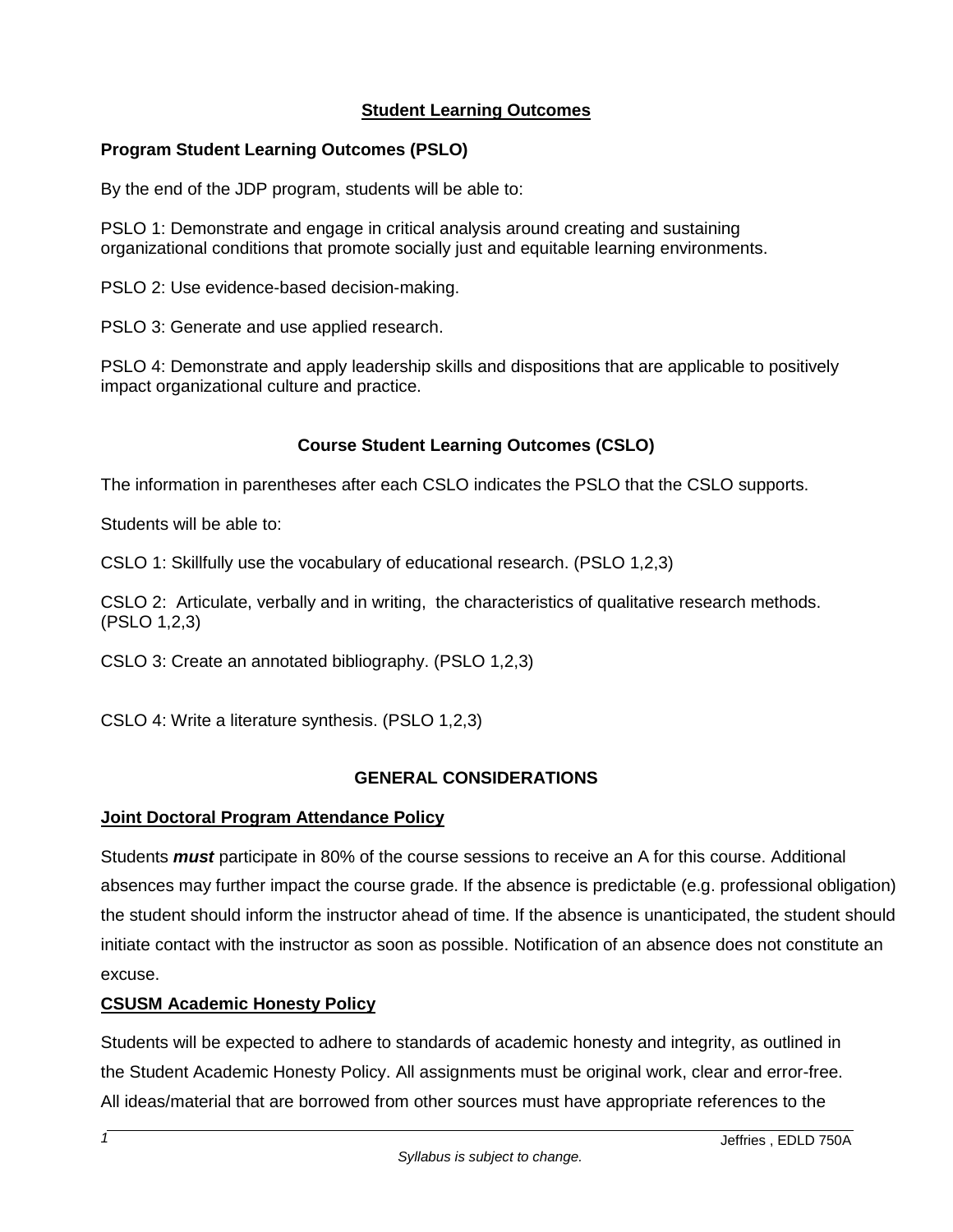original sources. Any quoted material should give credit to the source and be punctuated accordingly.

Academic Honesty and Integrity: Students are responsible for honest completion and representation of their work. Your course catalog details the ethical standards and penalties for infractions. There will be zero tolerance for infractions. If you believe there has been an infraction by someone in the class, please bring it to the instructor's attention. The instructor reserves the right to discipline any student for academic dishonesty, in accordance with the general rules and regulations of the university. Disciplinary action may include the lowering of grades and/or the assignment of a failing grade for an exam, assignment, or the class as a whole. Incidents of Academic Dishonesty will be reported to the Dean of Students. Sanctions at the University level may include suspension or expulsion from the University. Refer to the full Academic Honesty Policy at:

[http://www.csusm.edu/policies/active/documents/Academic\\_Honesty\\_Policy.html](http://www.csusm.edu/policies/active/documents/Academic_Honesty_Policy.html)

# **Plagiarism**

As an educator, it is expected that each candidate (course participant) will do his/her own work, and contribute equally to group projects and processes. Plagiarism or cheating is unacceptable under any circumstances. If you are in doubt about whether your work is paraphrased or plagiarized see the Plagiarism Prevention for Students website [http://library.csusm.edu/plagiarism/index.html.](http://library.csusm.edu/plagiarism/index.html) If there are questions about academic honesty, please consult the University catalog.

# **Students with Disabilities Requiring Reasonable Accommodations**

Students with disabilities who require reasonable accommodations must seek approval for services by providing appropriate and recent documentation to the Office of Disability Support Services (DSS). This office is in Craven Hall 4300, contact by phone at (760) 750-4905, or TTY (760) 750- 4909. Students authorized by DSS to receive reasonable accommodations should meet with their instructor during office hours. Alternatively, in order to ensure confidentiality, in a more private setting.

# **CSUSM Credit Hour Policy Statement**

Per the University Credit Hour Policy: To be successful in this course, students should plan on six hours of study and preparation time each week, in addition to the time in class.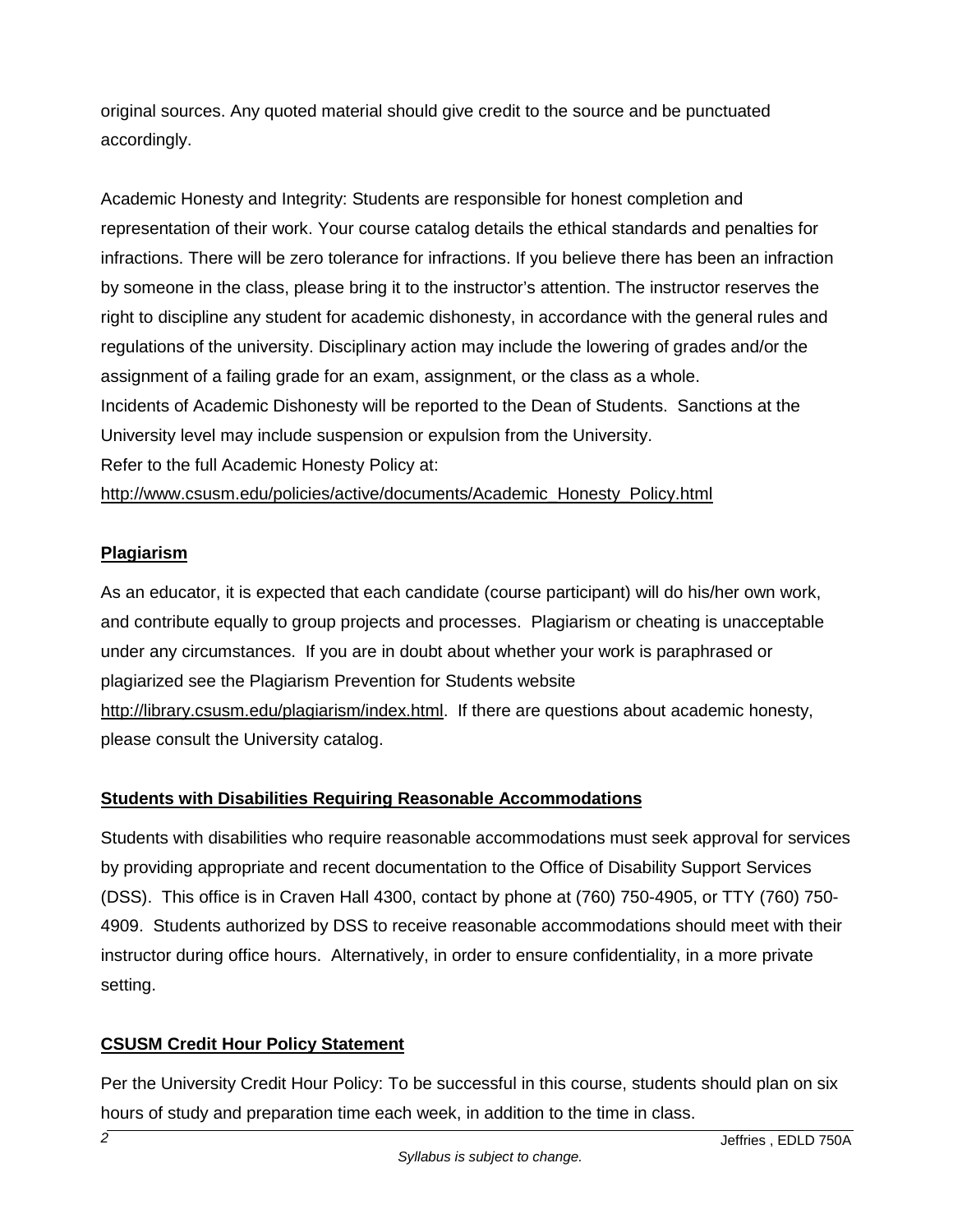# **Grading Standards**

As noted in the feedback rubric below, students will receive a *does not meet standards*, *approaching standards* or *meets standards* on assignments based on the provided prompt and scoring rubrics.

**Final Exam Statement:** The literature synthesis paper serves as the final exam for this course.

### **General Evaluation/Feedback Rubric**

| Does not meet standards (B<br>or below)                                                | <b>Approaching Standards</b><br>$(A - /B + )$                                                                                                         | <b>Meets Standards (A)</b>                                                                                                       |  |
|----------------------------------------------------------------------------------------|-------------------------------------------------------------------------------------------------------------------------------------------------------|----------------------------------------------------------------------------------------------------------------------------------|--|
| • Includes some of the<br>required elements as                                         | • Includes required elements<br>as delineated in the syllabus                                                                                         | • Includes required elements<br>as delineated in the syllabus                                                                    |  |
| delineated in the syllabus<br>• Some components of the                                 | • All components of the                                                                                                                               | • All components of the<br>assignment are included                                                                               |  |
| assignment are included                                                                | assignment are included                                                                                                                               | • Provides concrete details of                                                                                                   |  |
| • Provides a few concrete<br>details of the information<br>required for the assignment | • Provides concrete details of<br>the information required for<br>the assignment                                                                      | the information required for<br>the assignment and makes<br>clear connections to class                                           |  |
| • Includes personal viewpoints                                                         | • Includes personal viewpoints                                                                                                                        | discussions, readings and<br>activities<br>• Insightful commentary using<br>personal viewpoints supported<br>by current learning |  |
| • Organization hard to follow                                                          | • Good organization                                                                                                                                   |                                                                                                                                  |  |
| • Many mechanical errors,<br>including APA format                                      | • Has few, if any, mechanical<br>errors including APA format<br>• Holds interest – is interesting<br>to read<br>• Some sentence/vocabulary<br>variety |                                                                                                                                  |  |
| • Hard to read                                                                         |                                                                                                                                                       | • Presents clear and logical<br>organization of thoughts                                                                         |  |
| • Little sentence/vocabulary<br>variety                                                |                                                                                                                                                       | • Has few, if any, mechanical<br>errors including APA format                                                                     |  |
|                                                                                        |                                                                                                                                                       | • Holds interest – is engaging<br>and thought-provoking to the<br>audience                                                       |  |
|                                                                                        |                                                                                                                                                       | • Uses a sophisticated scholar<br>researcher vocabulary and<br>sentence structure                                                |  |

# **If you are unable to submit an assignment by the due date, it is your responsibility to contact the instructor before the due date.**

This rubric represents general guidelines we will use to evaluate your work. As a doctoral candidate it is critical that you communicate your ideas through multiple formats. The written word is a powerful demonstrator of your knowledge, skills and disposition. Therefore, we hold high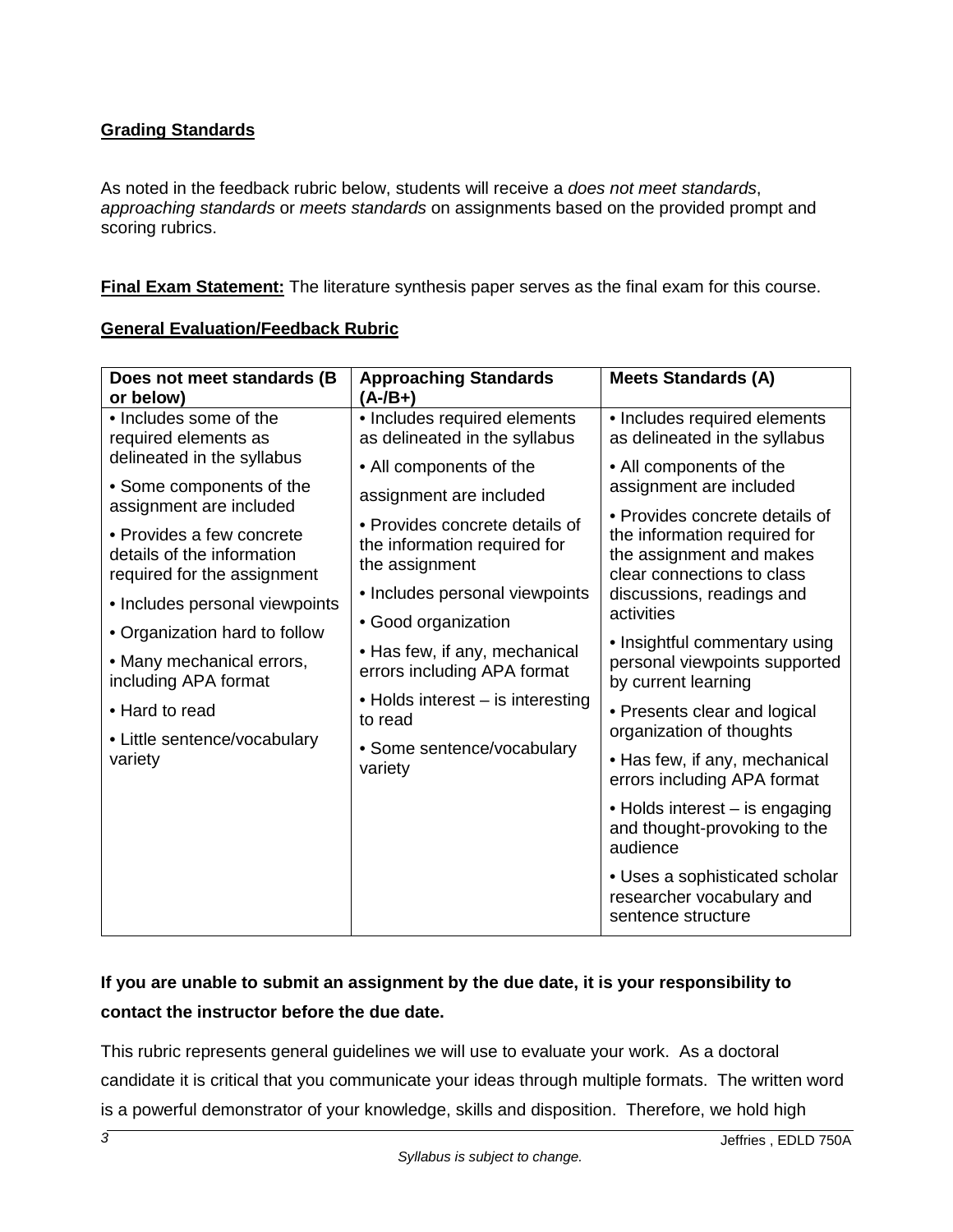expectations of your performance and we are committed to providing you with useful and meaningful feedback that will support your learning and continued development as an educational leader.

In general, we believe a doctoral student:

- Completes all assignments on time and demonstrates the ability to summarize, analyze, and/or reflect at sophisticated and complex levels.
- Varies sources of information for assignments, demonstrating high degree of effort in pursuing varied perspectives around important educational issues.
- Completes all the reading assignments and develops thoughtful and thorough responses.
- Produces work that reveals a strong commitment to self-discovery and learning.
- Produces work at a highly professional level in terms of both writing and content.
- Develops a high quality presentation, demonstrating significant learning around a contemporary issue.
- Presents confidently and intelligently, demonstrating effective teaching skills.
- Completes assignments in/out of class with a focus on learning and exploration, pushing him/herself to better understand the profession through quality work.
- Attends every class meeting and is fully engaged during class.
- Pushes him/herself to new understandings by participating in discussions, sharing his/her opinions, and valuing others' perspectives.
- Contributes to the positive environment of the class by respecting all members.

# **Required Texts**

(6th) edition of *The Publication Manual of the American Psychological Association (2010).*

• Creswell, J.W. (2012), 4th Edition. *Educational research: Planning, conducting, and evaluating quantitative and qualitative research*. Pearson/Merrill Prentice Hall. NJ

Research articles as provided.

# **Course Standards**

- 1. Actively contribute to and participate in class sessions and on-line activities. (25%)
- 2. Read and respond to assigned research studies/readings. (25%)
- 3. Annotated Bibliography. Due via Cougar Course February 5, 5 PM. (25%) Rubric provided.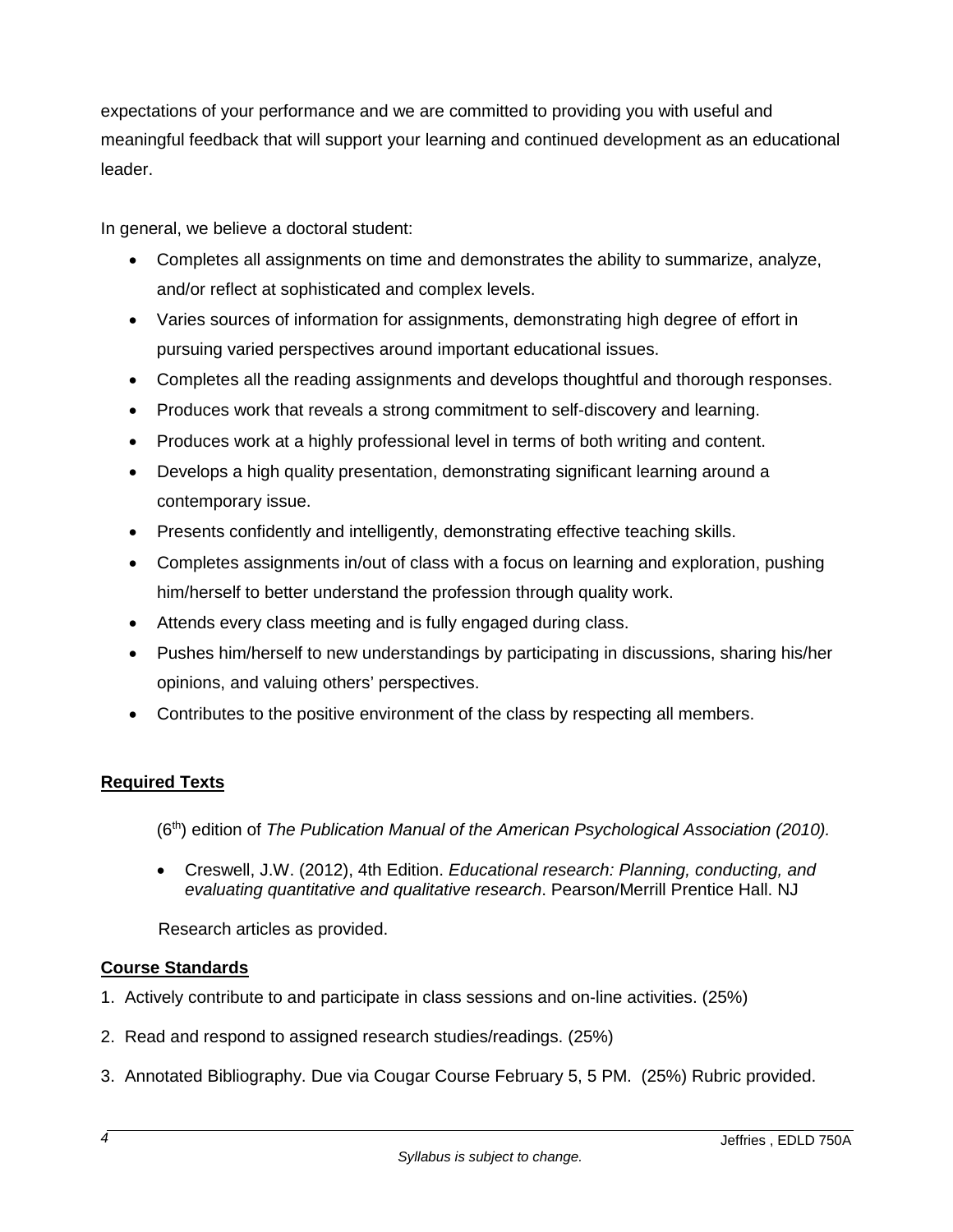4. Submit research synthesis paper. Due March 11, 5 PM; revise and resubmits due March 18. (25%) Rubric provided.

## **Learning Activities and Assignments**

Changes in the syllabus may be made as the course progresses. Always bring Creswell, APA manual, and laptop charged up. There will be periodic *Knowledge Surveys* throughout the quarter.

| <b>Date</b>         | <b>Topic</b>                                                                                                                             | <b>Assignment</b><br><b>Consult Cougar Course for details</b><br>of assignment.                                                                                                                                                                                                                                                                         |
|---------------------|------------------------------------------------------------------------------------------------------------------------------------------|---------------------------------------------------------------------------------------------------------------------------------------------------------------------------------------------------------------------------------------------------------------------------------------------------------------------------------------------------------|
| Session 1<br>Jan 9  | Overview of course<br>expectations<br>Special Focus on AB<br>Prompt and Rubric and<br><b>Synthesis Paper</b><br><b>Prompt and Rubric</b> |                                                                                                                                                                                                                                                                                                                                                         |
| Session 2<br>Jan 16 | Nature and purpose of<br>the literature review.<br>Search Engines<br>Dr. Toni Olivas,<br>education librarian, will<br>join us.           | Read Creswell (2012) Chapter 3. Reviewing the Literature.<br>Read "Scholars Before Researchers" and the critique.<br>https://cc2015.csusm.edu/pluginfile.php/209373/mod_resou<br>rce/content/2/Scholars%20Before%20Researchers.pdf<br>https://cc2015.csusm.edu/pluginfile.php/209375/mod_resou<br>rce/content/1/CritiqueofScholarsBeforeResearchers.pdf |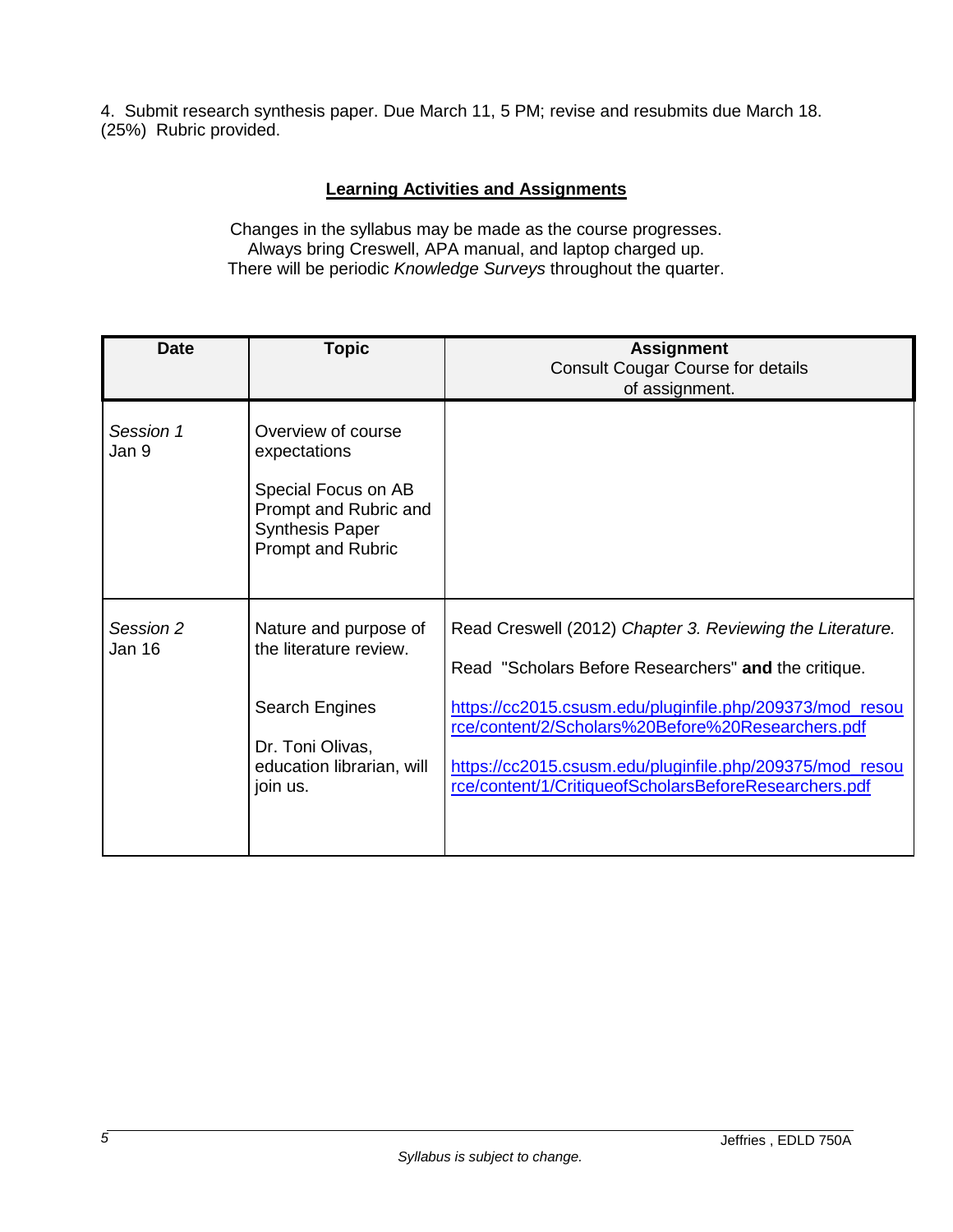| Session 3<br>Jan 23 | <b>APA Discussion</b>                                                                                                                                | The Nature of Research   Read Creswell Chapter 1<br>In McRel A Policy Maker's Primer (PPM) read How Do I<br>Know What the Research Says? and How Do I Know the<br>Research Is Trustworthy? sections.<br>https://files.eric.ed.gov/fulltext/ED518626.pdf<br>Write a three page synthesis paper discussing<br>commonalities in Creswell and the Primer.<br>The prompt is in Cougar Course, Session 3, Assignment 1.<br>Submit via Cougar Course by January 21, 5 PM. |
|---------------------|------------------------------------------------------------------------------------------------------------------------------------------------------|--------------------------------------------------------------------------------------------------------------------------------------------------------------------------------------------------------------------------------------------------------------------------------------------------------------------------------------------------------------------------------------------------------------------------------------------------------------------|
| Session 4<br>Jan 30 | <b>Ethnographic Designs</b>                                                                                                                          | Assignment 1: Read Creswell Chapter 14, Ethnographic<br>Designs. Be prepared to speak and write about the first<br>three bullets on page 461. Tables 14.1 and 14.4 and Figure<br>14.1 are particularly helpful.<br>Assignment 2: Read the example of an ethnographic study<br>(pp. 485-500) and be prepared to discuss the manner in<br>which data were gathered.                                                                                                  |
| Session 5<br>Feb 6  | <b>Annotated Bibliography</b><br>1:1 Topic and AB<br>Consultations<br><b>Academic Honesty</b><br>Policy and Plagiarism<br><b>Prevention Tutorial</b> | Post your AB by Feb 5 by 5 PM.<br><b>Complete Academic Honesty Tutorial</b><br>http://www.csusm.edu/policies/active/documents/Academic_<br>Honesty Policy.html<br>http://library.csusm.edu/plagiarism/index.html                                                                                                                                                                                                                                                   |
| Session 6<br>Feb 13 | Narrative Research<br>Design                                                                                                                         | Assignment 1: Read Chapter 15, Narrative Research<br>Design. Be prepared to speak and write about the first three<br>bullets on page 501.<br>Assignment 2: Read the example of an ethnographic study<br>(pp. 521-533) and be prepared to discuss the manner in<br>which data were gathered.<br>Continue writing your literature synthesis.                                                                                                                         |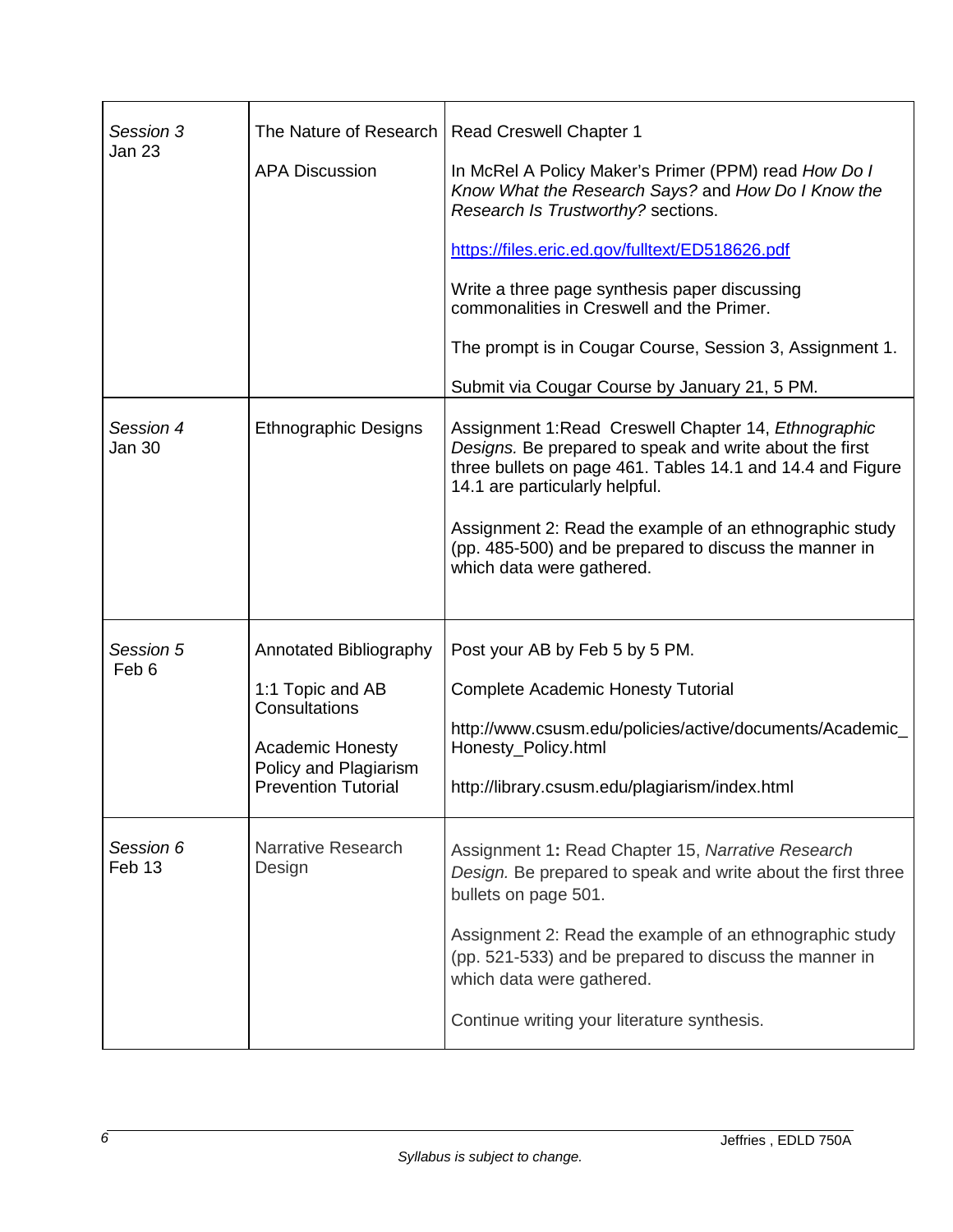| Session 7<br>Feb 20    | <b>Action Research</b>             | Assignment 1: Read Chapter 17, Action<br>Research. Be prepared to speak and write<br>about the first three bullets on page 576.<br>Assignment 2: Identify an issue/problem in your<br>workplace that would benefit from an action<br>research study. Be prepared to describe and<br>explain why action research would be an |
|------------------------|------------------------------------|-----------------------------------------------------------------------------------------------------------------------------------------------------------------------------------------------------------------------------------------------------------------------------------------------------------------------------|
|                        |                                    | appropriate research design for it.<br>Continue writing your literature synthesis.                                                                                                                                                                                                                                          |
| Session 8<br>Feb 27    | Writing Lab                        | Continue writing your literature synthesis.                                                                                                                                                                                                                                                                                 |
| Session 9<br>Mar 6     | Review of the Big Take<br>Aways    | Post your synthesis paper by March 11th, 5 PM.                                                                                                                                                                                                                                                                              |
| Session 10<br>March 13 | Advice from alumni over<br>dinner. | Bring a good appetite and a curious mind.                                                                                                                                                                                                                                                                                   |